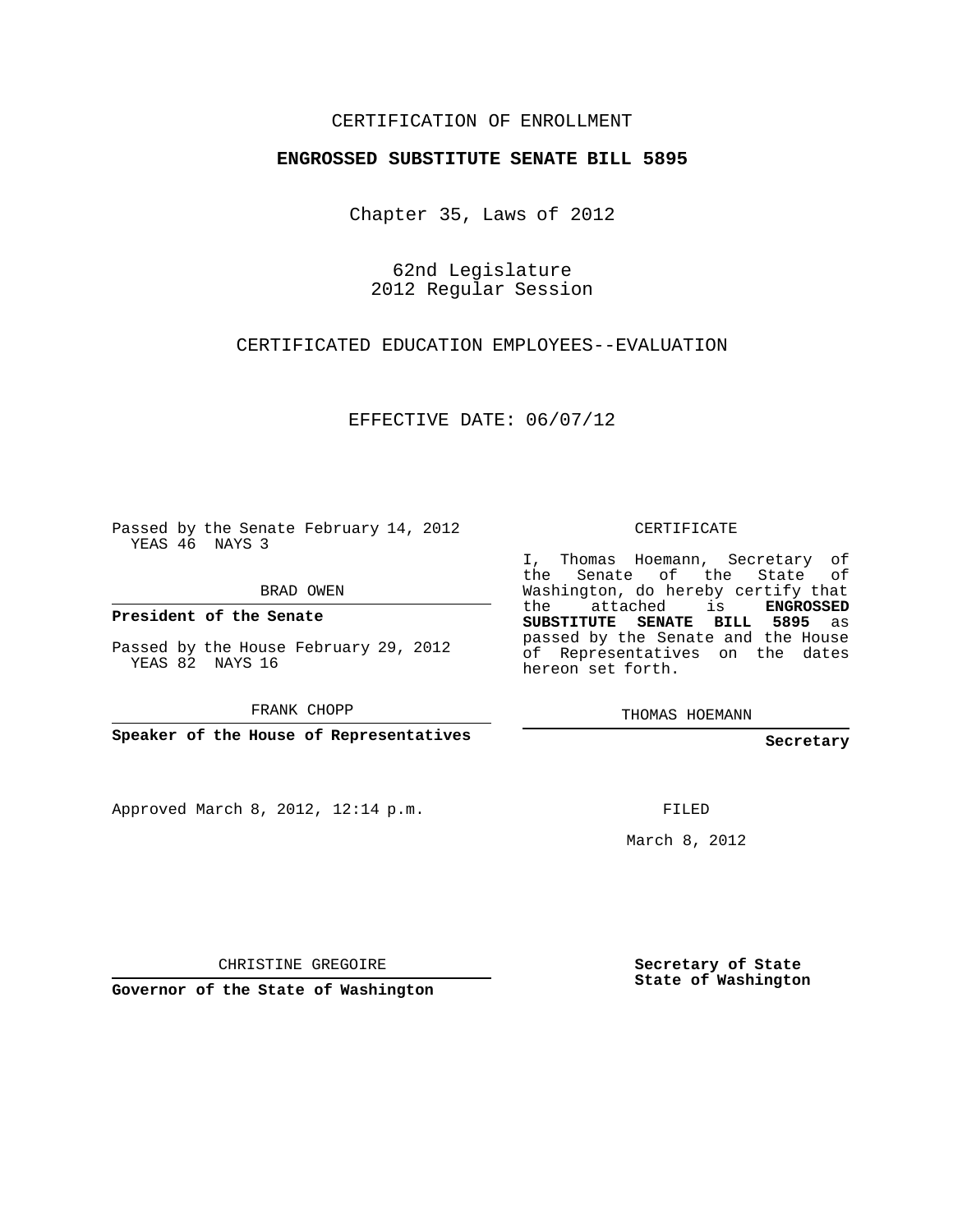## **ENGROSSED SUBSTITUTE SENATE BILL 5895** \_\_\_\_\_\_\_\_\_\_\_\_\_\_\_\_\_\_\_\_\_\_\_\_\_\_\_\_\_\_\_\_\_\_\_\_\_\_\_\_\_\_\_\_\_

\_\_\_\_\_\_\_\_\_\_\_\_\_\_\_\_\_\_\_\_\_\_\_\_\_\_\_\_\_\_\_\_\_\_\_\_\_\_\_\_\_\_\_\_\_

Passed Legislature - 2012 Regular Session

**State of Washington 62nd Legislature 2012 Regular Session By** Senate Ways & Means (originally sponsored by Senator Murray) READ FIRST TIME 02/07/12.

 AN ACT Relating to evaluating certificated employees; amending RCW 28A.405.100, 28A.405.120, 28A.405.130, 28A.415.023, and 28A.405.220; adding a new section to chapter 28A.410 RCW; and adding a new section to chapter 28A.405 RCW.

BE IT ENACTED BY THE LEGISLATURE OF THE STATE OF WASHINGTON:

 **Sec. 1.** RCW 28A.405.100 and 2010 c 235 s 202 are each amended to read as follows:

 (1)(a) Except as provided in subsection (2) of this section, the superintendent of public instruction shall establish and may amend from time to time minimum criteria for the evaluation of the professional performance capabilities and development of certificated classroom teachers and certificated support personnel. For classroom teachers the criteria shall be developed in the following categories: Instructional skill; classroom management, professional preparation and scholarship; effort toward improvement when needed; the handling of student discipline and attendant problems; and interest in teaching pupils and knowledge of subject matter.

 (b) Every board of directors shall, in accordance with procedure provided in RCW 41.59.010 through 41.59.170, 41.59.910, and 41.59.920,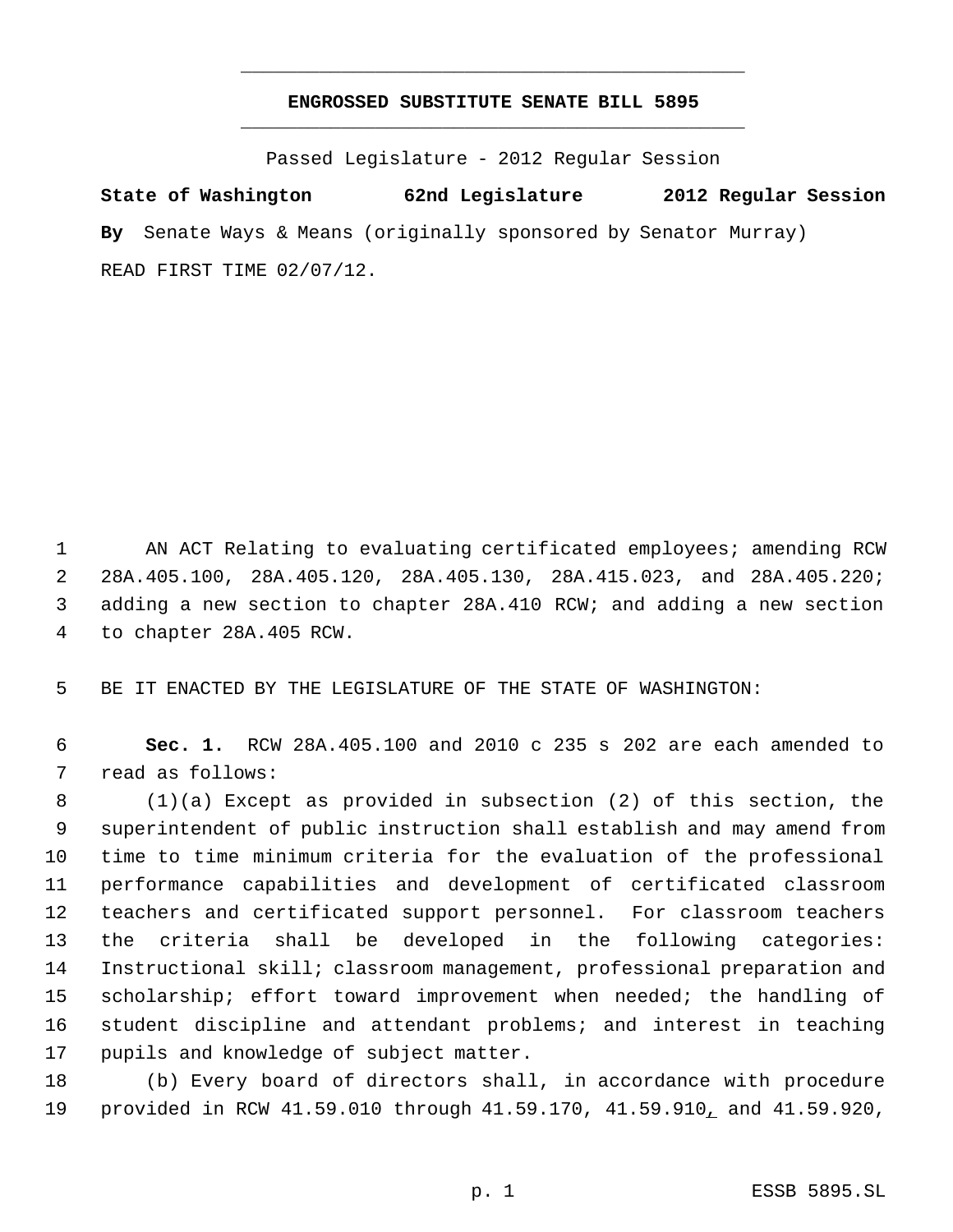establish evaluative criteria and procedures for all certificated classroom teachers and certificated support personnel. The evaluative criteria must contain as a minimum the criteria established by the superintendent of public instruction pursuant to this section and must be prepared within six months following adoption of the superintendent of public instruction's minimum criteria. The district must certify to the superintendent of public instruction that evaluative criteria have been so prepared by the district.

 (2)(a) Pursuant to the implementation schedule established in 10 subsection  $(7)((\{b\}))$  (c) of this section, every board of directors shall, in accordance with procedures provided in RCW 41.59.010 through 41.59.170, 41.59.910, and 41.59.920, establish revised evaluative criteria and a four-level rating system for all certificated classroom teachers.

 (b) The minimum criteria shall include: (i) Centering instruction on high expectations for student achievement; (ii) demonstrating effective teaching practices; (iii) recognizing individual student learning needs and developing strategies to address those needs; (iv) providing clear and intentional focus on subject matter content and curriculum; (v) fostering and managing a safe, positive learning environment; (vi) using multiple student data elements to modify instruction and improve student learning; (vii) communicating and 23 collaborating with parents and  $((\text{the})$ ) the school community; and (viii) exhibiting collaborative and collegial practices focused on 25 improving instructional practice and student learning. Student growth 26 data must be a substantial factor in evaluating the summative 27 performance of certificated classroom teachers for at least three of 28 the evaluation criteria listed in this subsection.

 (c) The four-level rating system used to evaluate the certificated classroom teacher must describe performance along a continuum that indicates the extent to which the criteria have been met or exceeded. 32 ((When)) The summative performance ratings shall be as follows: Level 33 1 - unsatisfactory; level 2 - basic; level 3 - proficient; and level 4 34 - distinguished. A classroom teacher shall receive one of the four summative performance ratings for each of the minimum criteria in (b) of this subsection and one of the four summative performance ratings 37 for the evaluation as a whole, which shall be the comprehensive summative evaluation performance rating. By December 1, 2012, the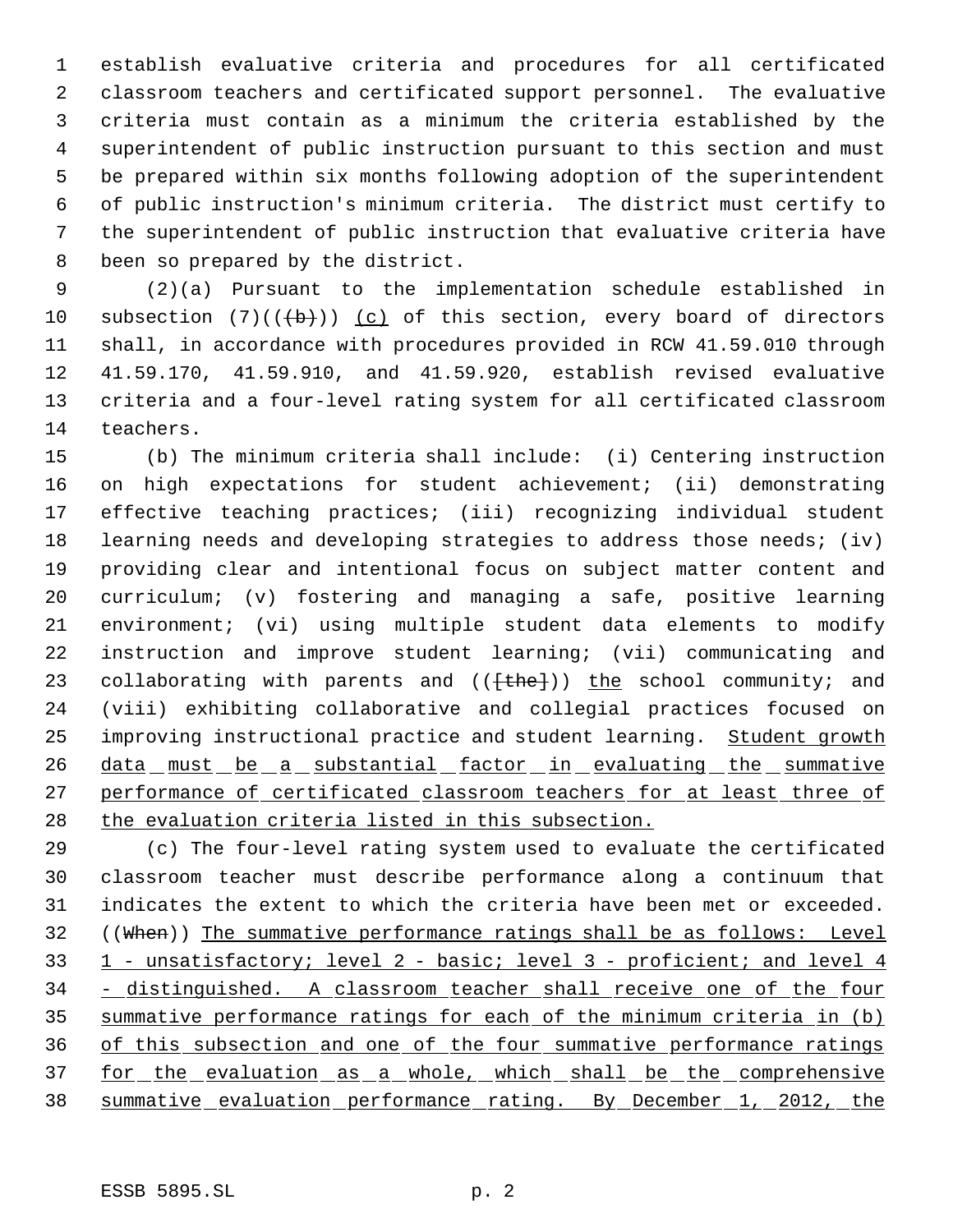1 superintendent of public instruction must adopt rules prescribing a common method for calculating the comprehensive summative evaluation performance rating for each of the preferred instructional frameworks, 4 including for a focused evaluation under subsection (12) of this section, giving appropriate weight to the indicators evaluated under each criteria and maximizing rater agreement among the frameworks.

 7 (d) By December 1, 2012, the superintendent of public instruction 8 shall adopt rules that provide descriptors for each of the summative 9 performance ratings, based on the development work of pilot school 10 districts under subsection (7) of this section. Any subsequent changes 11 to the descriptors by the superintendent may only be made following 12 consultation with a group broadly reflective of the parties represented 13 in subsection (7)(a) of this section.

14 (e) By September 1, 2012, the superintendent of public instruction 15 shall identify up to three preferred instructional frameworks that 16 support the revised evaluation system. The instructional frameworks 17 shall be research-based and establish definitions or rubrics for each 18 of the four summative performance ratings for each evaluation criteria. 19 Each school district must adopt one of the preferred instructional 20 <u>frameworks and post the selection on the district's web site. The</u> 21 superintendent of public instruction shall establish a process for 22 approving minor modifications or adaptations to a preferred 23 instructional framework that may be proposed by a school district.

24 (f) Student growth data( $(\frac{1}{2} + \frac{1}{2})$  for  $\frac{1}{2}$  and)) that is relevant to 25 the teacher and subject matter( $\left( \frac{1}{2} + \frac{1}{2} s \right)$  must be a factor in 26 the evaluation process ( $(i\ddot{t})$ ) and must be based on multiple measures 27 that can include classroom-based, school-based, district-based, and 28 state-based tools. Student growth data elements may include the 29 teacher's performance as a member of a grade-level, subject matter, or 30 other instructional team within a school when the use of this data is 31 relevant and appropriate. Student growth data elements may also 32 include the teacher's performance as a member of the overall 33 instructional team of a school when use of this data is relevant and 34 appropriate. As used in this subsection, "student growth" means the 35 change in student achievement between two points in time.

36 (g) Student input may also be included in the evaluation process.

37 (3)(a) Except as provided in subsection  $((+10))$  (11) of this 38 section, it shall be the responsibility of a principal or his or her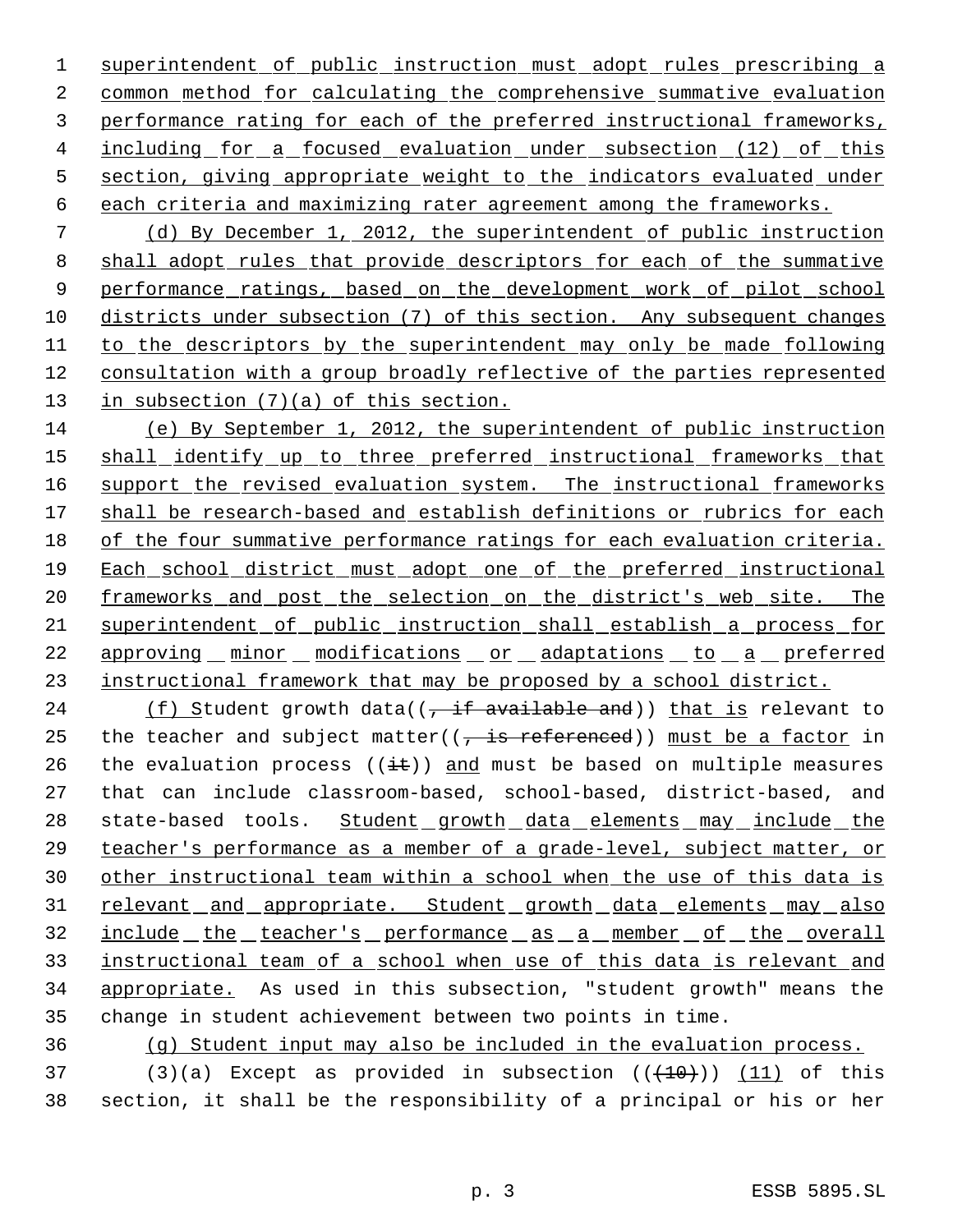designee to evaluate all certificated personnel in his or her school. During each school year all classroom teachers and certificated support personnel shall be observed for the purposes of evaluation at least twice in the performance of their assigned duties. Total observation time for each employee for each school year shall be not less than sixty minutes. An employee in the third year of provisional status as defined in RCW 28A.405.220 shall be observed at least three times in the performance of his or her duties and the total observation time for the school year shall not be less than ninety minutes. Following each observation, or series of observations, the principal or other evaluator shall promptly document the results of the observation in writing, and shall provide the employee with a copy thereof within three days after such report is prepared. New employees shall be observed at least once for a total observation time of thirty minutes during the first ninety calendar days of their employment period.

 (b) As used in this subsection and subsection (4) of this section, "employees" means classroom teachers and certificated support personnel except where otherwise specified.

 (4)(a) At any time after October 15th, an employee whose work is not judged satisfactory based on district evaluation criteria shall be notified in writing of the specific areas of deficiencies along with a 22 reasonable program for improvement. For classroom teachers who have 23 been transitioned to the revised evaluation system pursuant to the 24 district implementation schedule adopted under subsection (7)(c) of 25 this section, the following comprehensive summative evaluation performance ratings based on the evaluation criteria in subsection (2)(b) of this section mean a classroom teacher's work is not judged 28 satisfactory:

(i) Level 1; or

 (ii) Level 2 if the classroom teacher is a continuing contract employee under RCW 28A.405.210 with more than five years of teaching 32 experience and if the level 2 comprehensive summative evaluation performance rating has been received for two consecutive years or for 34 two years within a consecutive three-year time period.

 (b) During the period of probation, the employee may not be transferred from the supervision of the original evaluator. Improvement of performance or probable cause for nonrenewal must occur and be documented by the original evaluator before any consideration of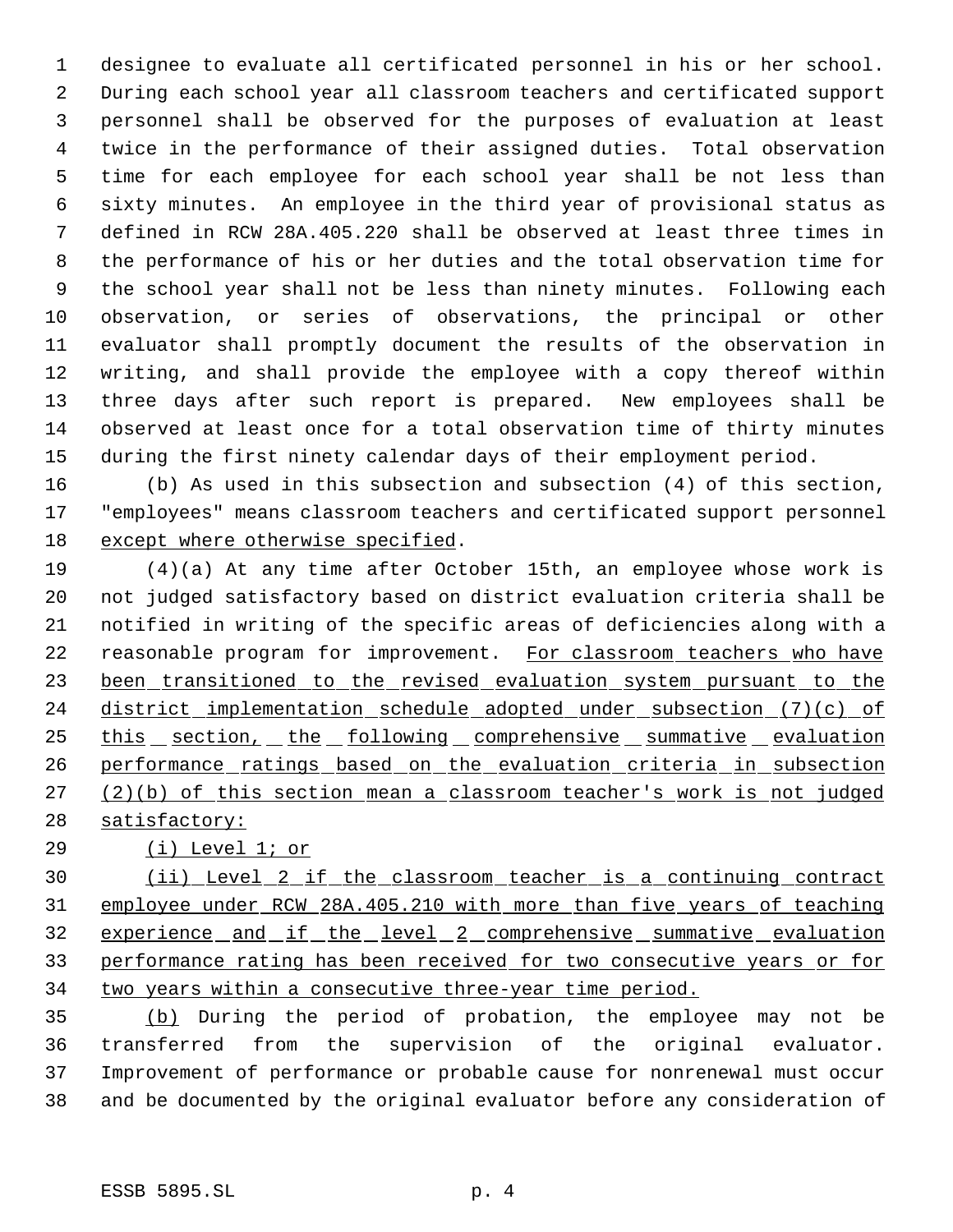a request for transfer or reassignment as contemplated by either the individual or the school district. A probationary period of sixty 3 school days shall be established. Days may be added if deemed 4 necessary to complete a program for improvement and evaluate the probationer's performance, as long as the probationary period is concluded before May 15th of the same school year. The probationary period may be extended into the following school year if the 8 probationer has five or more years of teaching experience and has a comprehensive summative evaluation performance rating as of May 15th of less than level 2. The establishment of a probationary period does not adversely affect the contract status of an employee within the meaning of RCW 28A.405.300. The purpose of the probationary period is to give the employee opportunity to demonstrate improvements in his or her areas of deficiency. The establishment of the probationary period and the giving of the notice to the employee of deficiency shall be by the school district superintendent and need not be submitted to the board of directors for approval. During the probationary period the evaluator shall meet with the employee at least twice monthly to supervise and make a written evaluation of the progress, if any, made by the employee. The evaluator may authorize one additional certificated employee to evaluate the probationer and to aid the 22 employee in improving his or her areas of deficiency( $(+)$ ). Should the 23 evaluator not authorize such additional evaluator, the probationer may 24 request that an additional certificated employee evaluator become part 25 of the probationary process and this request must be implemented by 26 including an additional experienced evaluator assigned by the educational service district in which the school district is located 28 and selected from a list of evaluation specialists compiled by the educational service district. Such additional certificated employee shall be immune from any civil liability that might otherwise be incurred or imposed with regard to the good faith performance of such evaluation. If a procedural error occurs in the implementation of a 33 program for improvement, the error does not invalidate the probationer's plan for improvement or evaluation activities unless the 35 error materially affects the effectiveness of the plan or the ability 36 to evaluate the probationer's performance. The probationer  $((\text{max}))$ 37 must be removed from probation if he or she has demonstrated 38 improvement to the satisfaction of the ((principal)) evaluator in those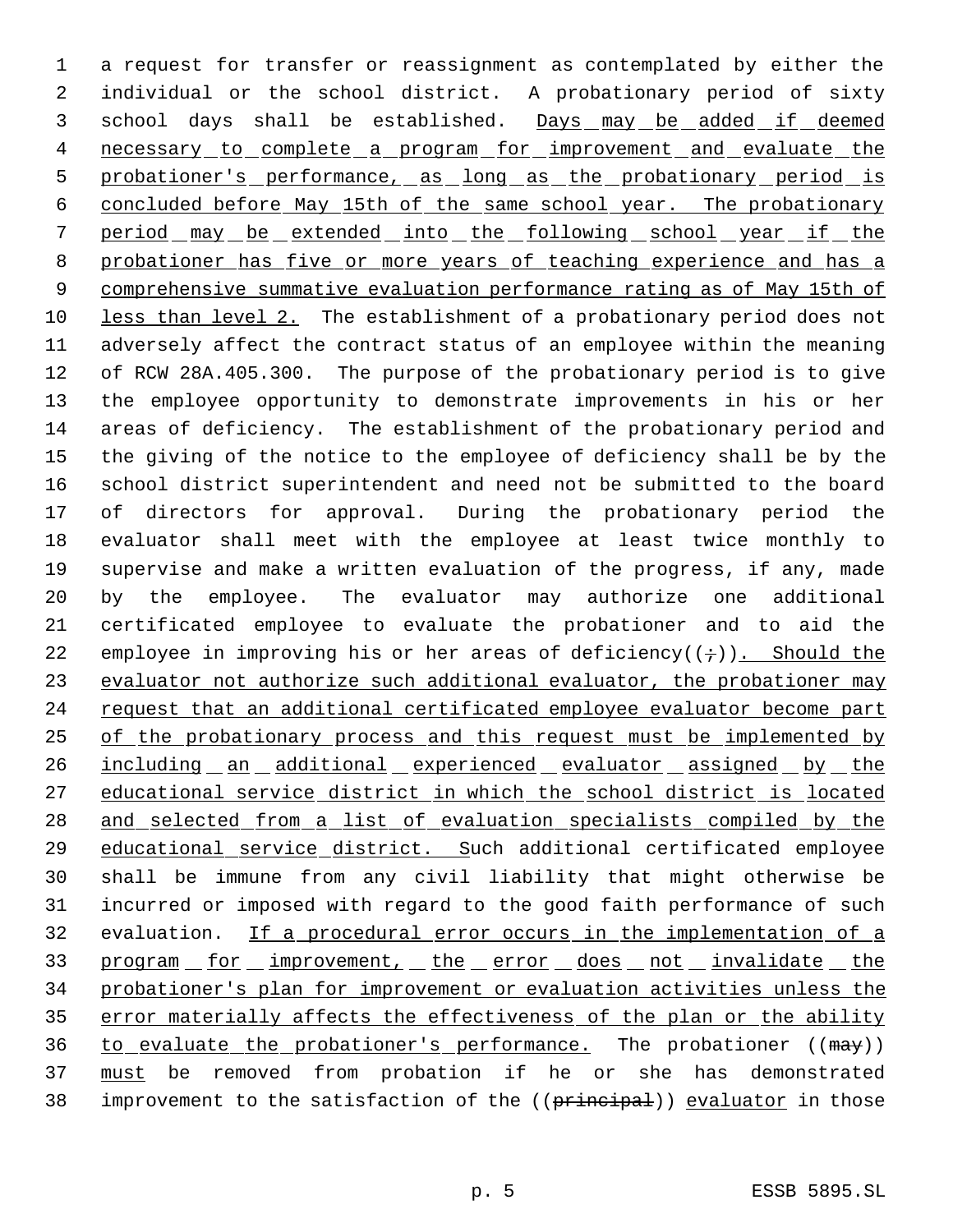1 areas specifically detailed in his or her initial notice of deficiency 2 and subsequently detailed in his or her ((improvement)) program for 3 improvement. A classroom teacher who has been transitioned to the 4 revised evaluation system pursuant to the district implementation 5 schedule adopted under subsection (7)(c) of this section must be 6 removed from probation if he or she has demonstrated improvement that 7 results in a new comprehensive summative evaluation performance rating 8 of level 2 or above for a provisional employee or a continuing contract 9 employee with five or fewer years of experience, or of level 3 or above 10 for a continuing contract employee with more than five years of 11 experience. Lack of necessary improvement during the established 12 probationary period, as specifically documented in writing with 13 notification to the probationer ((and shall)) constitutes grounds for 14 a finding of probable cause under RCW 28A.405.300 or 28A.405.210.

15  $((+b))$  (c) When a continuing contract employee with five or more 16 years of experience receives a comprehensive summative evaluation 17 performance rating below level 2 for two consecutive years, the school 18 district shall, within ten days of the completion of the second 19 summative comprehensive evaluation or May 15th, whichever occurs first, 20 implement the employee notification of discharge as provided in RCW 21 28A.405.300.

22 (d) Immediately following the completion of a probationary period 23 that does not produce performance changes detailed in the initial 24 notice of deficiencies and ((improvement)) program for improvement, the 25 employee may be removed from his or her assignment and placed into an 26 alternative assignment for the remainder of the school year. In the 27 case of a classroom teacher who has been transitioned to the revised 28 evaluation system pursuant to the district implementation schedule 29 adopted under subsection  $(7)(c)$  of this section, the teacher may be 30 removed from his or her assignment and placed into an alternative 31 assignment for the remainder of the school year immediately following 32 the completion of a probationary period that does not result in the 33 required comprehensive summative evaluation performance ratings 34 specified in (b) of this subsection. This reassignment may not 35 displace another employee nor may it adversely affect the probationary 36 employee's compensation or benefits for the remainder of the employee's 37 contract year. If such reassignment is not possible, the district may,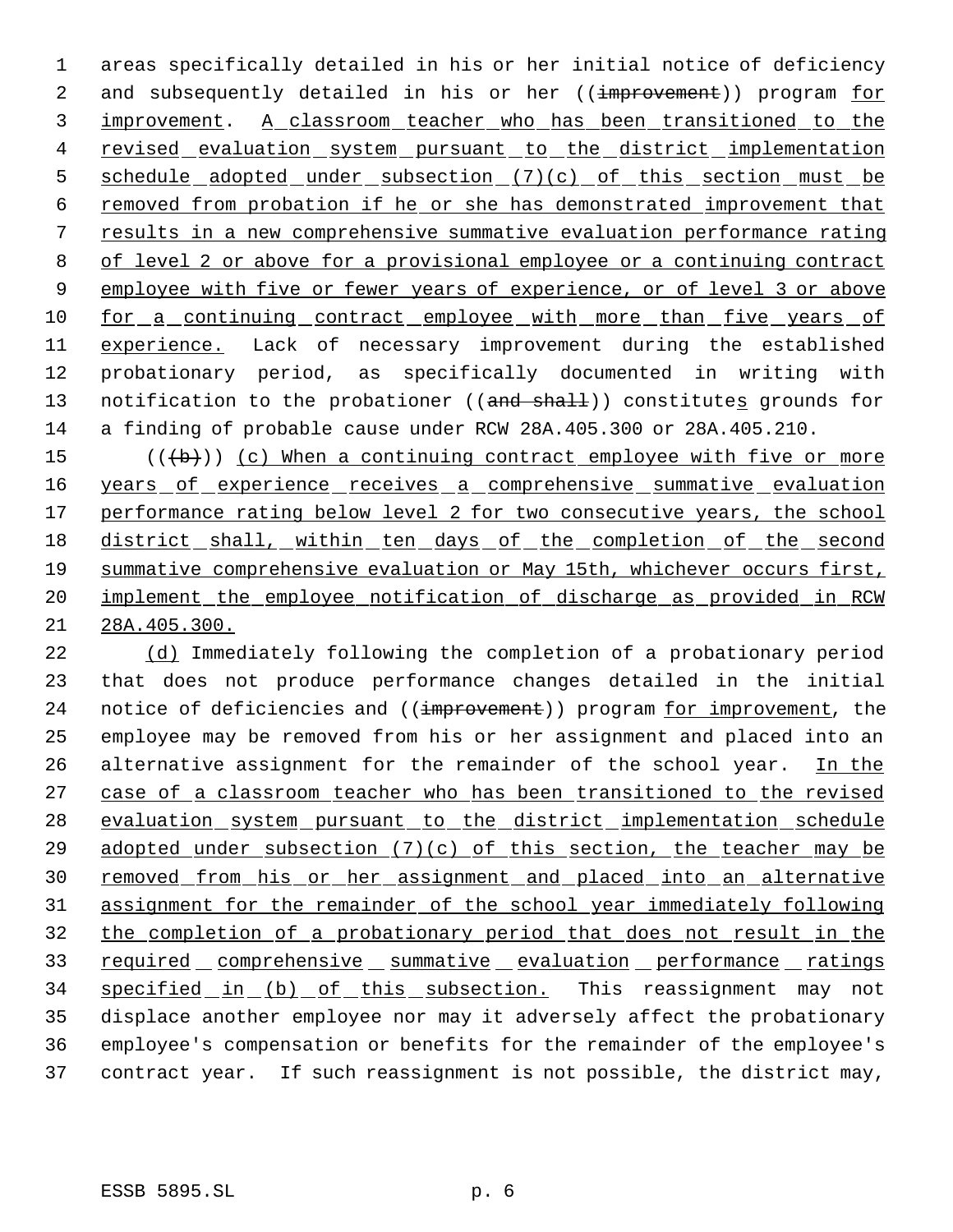at its option, place the employee on paid leave for the balance of the contract term.

 (5) Every board of directors shall establish evaluative criteria and procedures for all superintendents, principals, and other administrators. It shall be the responsibility of the district superintendent or his or her designee to evaluate all administrators. Except as provided in subsection (6) of this section, such evaluation shall be based on the administrative position job description. Such criteria, when applicable, shall include at least the following categories: Knowledge of, experience in, and training in recognizing good professional performance, capabilities and development; school 12 administration and management; school finance; professional preparation 13 and scholarship; effort toward improvement when needed; interest in pupils, employees, patrons and subjects taught in school; leadership; and ability and performance of evaluation of school personnel.

 (6)(a) Pursuant to the implementation schedule established by subsection (7)(b) of this section, every board of directors shall establish revised evaluative criteria and a four-level rating system for principals.

 (b) The minimum criteria shall include: (i) Creating a school culture that promotes the ongoing improvement of learning and teaching for students and staff; (ii) demonstrating commitment to closing the achievement gap; (iii) providing for school safety; (iv) leading the development, implementation, and evaluation of a data-driven plan for increasing student achievement, including the use of multiple student data elements; (v) assisting instructional staff with alignment of curriculum, instruction, and assessment with state and local district learning goals; (vi) monitoring, assisting, and evaluating effective instruction and assessment practices; (vii) managing both staff and fiscal resources to support student achievement and legal responsibilities; and (viii) partnering with the school community to promote student learning. Student growth data must be a substantial 33 factor in evaluating the summative performance of the principal for at least three of the evaluation criteria listed in this subsection.

 (c) The four-level rating system used to evaluate the principal must describe performance along a continuum that indicates the extent 37 to which the criteria have been met or exceeded. ((When available,)) 38 The summative performance ratings shall be as follows: Level 1 -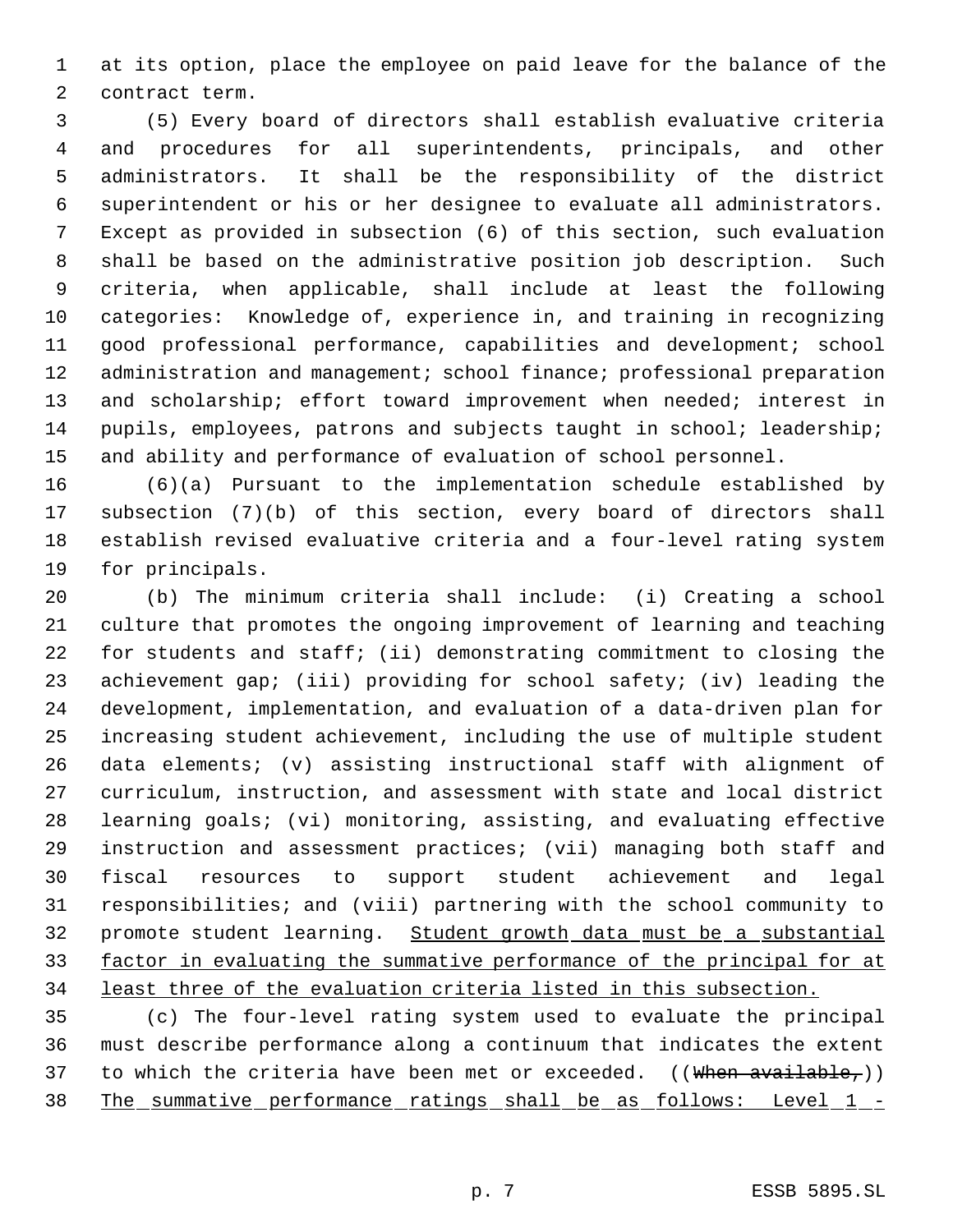1 unsatisfactory; level 2 - basic; level 3 - proficient; and level 4 - distinguished. A principal shall receive one of the four summative performance ratings for each of the minimum criteria in (b) of this subsection and one of the four summative performance ratings for the 5 evaluation as a whole, which shall be the comprehensive summative evaluation performance rating. (d) By December 1, 2012, the superintendent of public instruction shall adopt rules that provide descriptors for each of the summative

9 performance ratings, based on the development work of pilot school 10 districts under subsection (7) of this section. Any subsequent changes to the descriptors by the superintendent may only be made following consultation with a group broadly reflective of the parties represented 13 in subsection (7)(a) of this section.

 (e) By September 1, 2012, the superintendent of public instruction 15 shall identify up to three preferred leadership frameworks that support 16 the revised evaluation system. The leadership frameworks shall be research-based and establish definitions or rubrics for each of the four performance ratings for each evaluation criteria. Each school district shall adopt one of the preferred leadership frameworks and 20 post the selection on the district's web site. The superintendent of public instruction shall establish a process for approving minor modifications or adaptations to a preferred leadership framework that may be proposed by a school district.

24 (f) Student growth data that is ((referenced)) relevant to the principal must be a factor in the evaluation process and must be based on multiple measures that can include classroom-based, school-based, district-based, and state-based tools. As used in this subsection, "student growth" means the change in student achievement between two points in time.

 (g) Input from building staff may also be included in the evaluation process.

 (h) For principals who have been transitioned to the revised 33 evaluation system pursuant to the district implementation schedule 34 adopted under subsection (7)(c) of this section, the following 35 comprehensive summative evaluation performance ratings mean a principal's work is not judged satisfactory:

(i) Level 1; or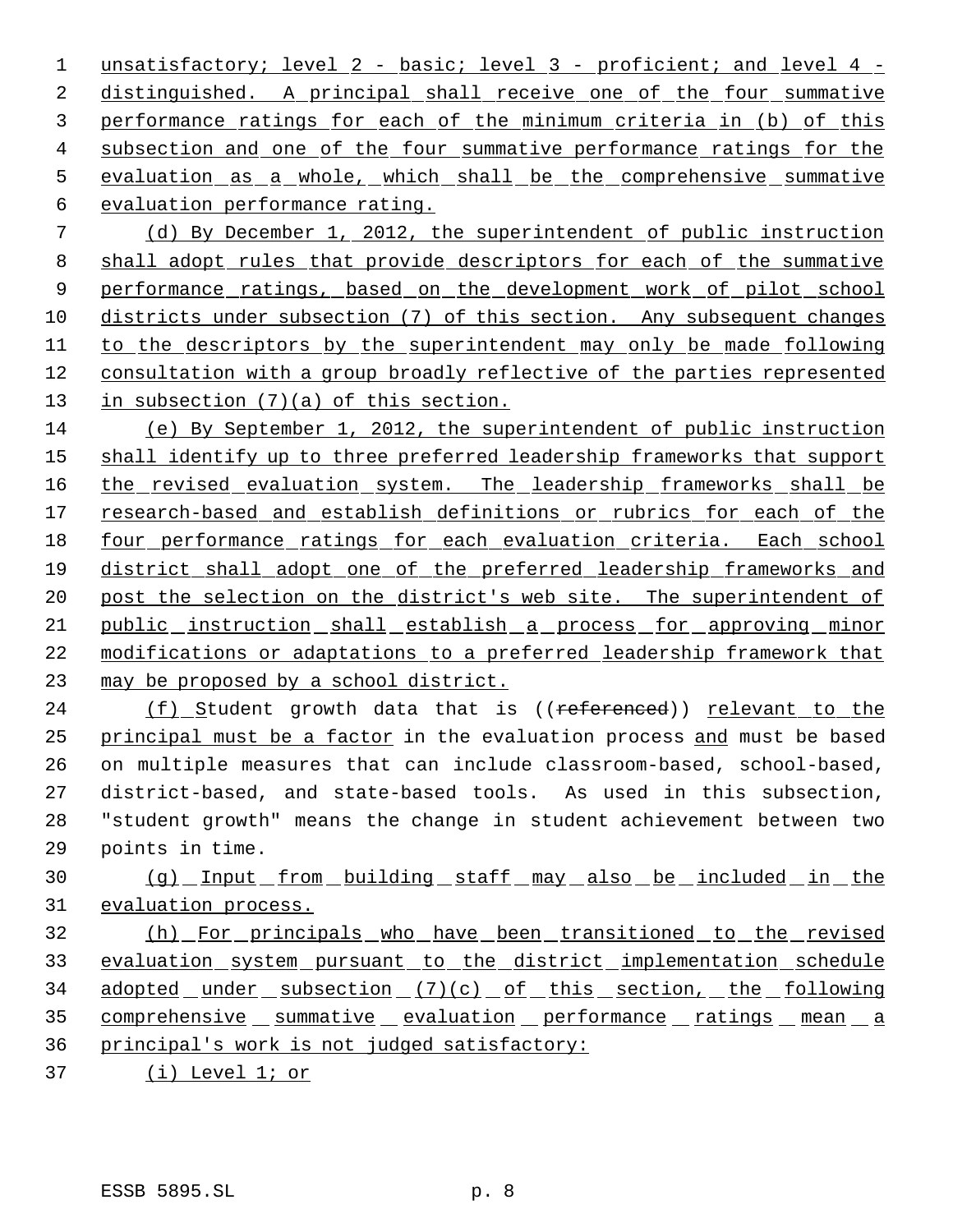1 (ii) Level 2 if the principal has more than five years of 2 experience in the principal role and if the level 2 comprehensive 3 summative evaluation performance rating has been received for two 4 consecutive years or for two years within a consecutive three-year time period.

 (7)(a) The superintendent of public instruction, in collaboration with state associations representing teachers, principals, 8 administrators, school board members, and parents, to be known as the 9 steering committee, shall create models for implementing the evaluation system criteria, student growth tools, professional development programs, and evaluator training for certificated classroom teachers and principals. Human resources specialists, professional development experts, and assessment experts must also be consulted. Due to the diversity of teaching assignments and the many developmental levels of students, classroom teachers and principals must be prominently represented in this work. The models must be available for use in the 2011-12 school year.

 (b) A new certificated classroom teacher evaluation system that implements the provisions of subsection (2) of this section and a new principal evaluation system that implements the provisions of subsection (6) of this section shall be phased-in beginning with the 22 2010-11 school year by districts identified in  $((\{e\})$  (d) of this subsection and implemented in all school districts beginning with the 2013-14 school year.

 (c) Each school district board of directors shall adopt a schedule 26 for implementation of the revised evaluation systems that transitions 27 a portion of classroom teachers and principals in the district to the 28 revised evaluation systems each year beginning no later than the 2013- 14 school year, until all classroom teachers and principals are being evaluated under the revised evaluation systems no later than the 2015- 16 school year. A school district is not precluded from completing the transition of all classroom teachers and principals to the revised 33 evaluation systems before the 2015-16 school year. The schedule adopted under this subsection (7)(c) must provide that the following employees are transitioned to the revised evaluation systems beginning in the 2013-14 school year:

 (i) Classroom teachers who are provisional employees under RCW 28A.405.220;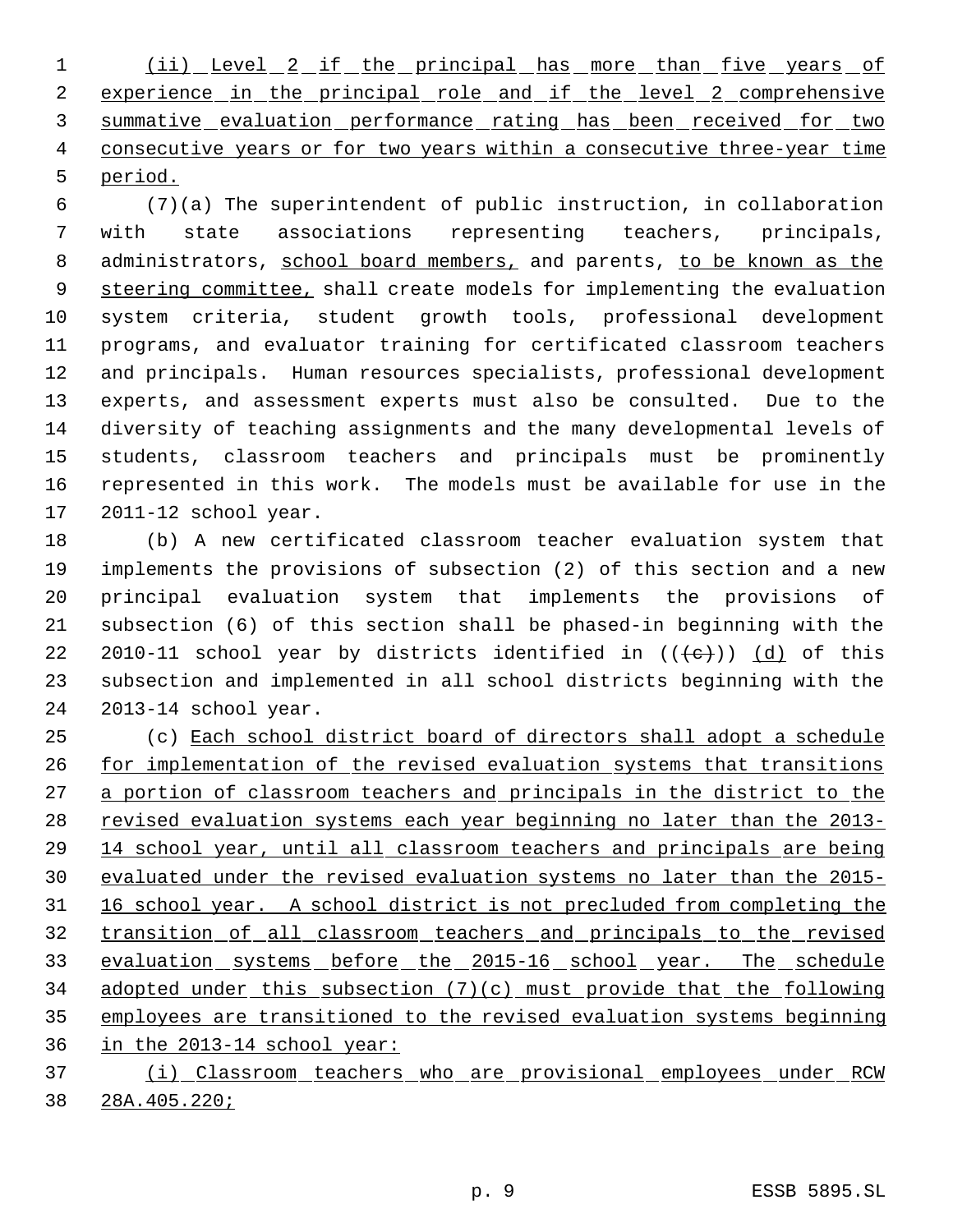(ii) Classroom teachers who are on probation under subsection (4) of this section;

 (iii) Principals in the first three consecutive school years of employment as a principal;

 (iv) Principals whose work is not judged satisfactory in their most recent evaluation; and

 (v) Principals previously employed as a principal by another school 8 district in the state of Washington for three or more consecutive 9 school years and in the first full year as a principal in the school district.

 (d) A set of school districts shall be selected by the superintendent of public instruction to participate in a collaborative process resulting in the development and piloting of new certificated classroom teacher and principal evaluation systems during the 2010-11 and 2011-12 school years. These school districts must be selected based on: (i) The agreement of the local associations representing classroom teachers and principals to collaborate with the district in this developmental work and (ii) the agreement to participate in the full range of development and implementation activities, including: Development of rubrics for the evaluation criteria and ratings in subsections (2) and (6) of this section; identification of or development of appropriate multiple measures of student growth in subsections (2) and (6) of this section; development of appropriate evaluation system forms; participation in professional development for principals and classroom teachers regarding the content of the new evaluation system; participation in evaluator training; and participation in activities to evaluate the effectiveness of the new systems and support programs. The school districts must submit to the office of the superintendent of public instruction data that is used in evaluations and all district-collected student achievement, aptitude, and growth data regardless of whether the data is used in evaluations. If the data is not available electronically, the district may submit it in nonelectronic form. The superintendent of public instruction must analyze the districts' use of student data in evaluations, including examining the extent that student data is not used or is underutilized. The superintendent of public instruction must also consult with participating districts and stakeholders, recommend appropriate changes, and address statewide implementation issues. The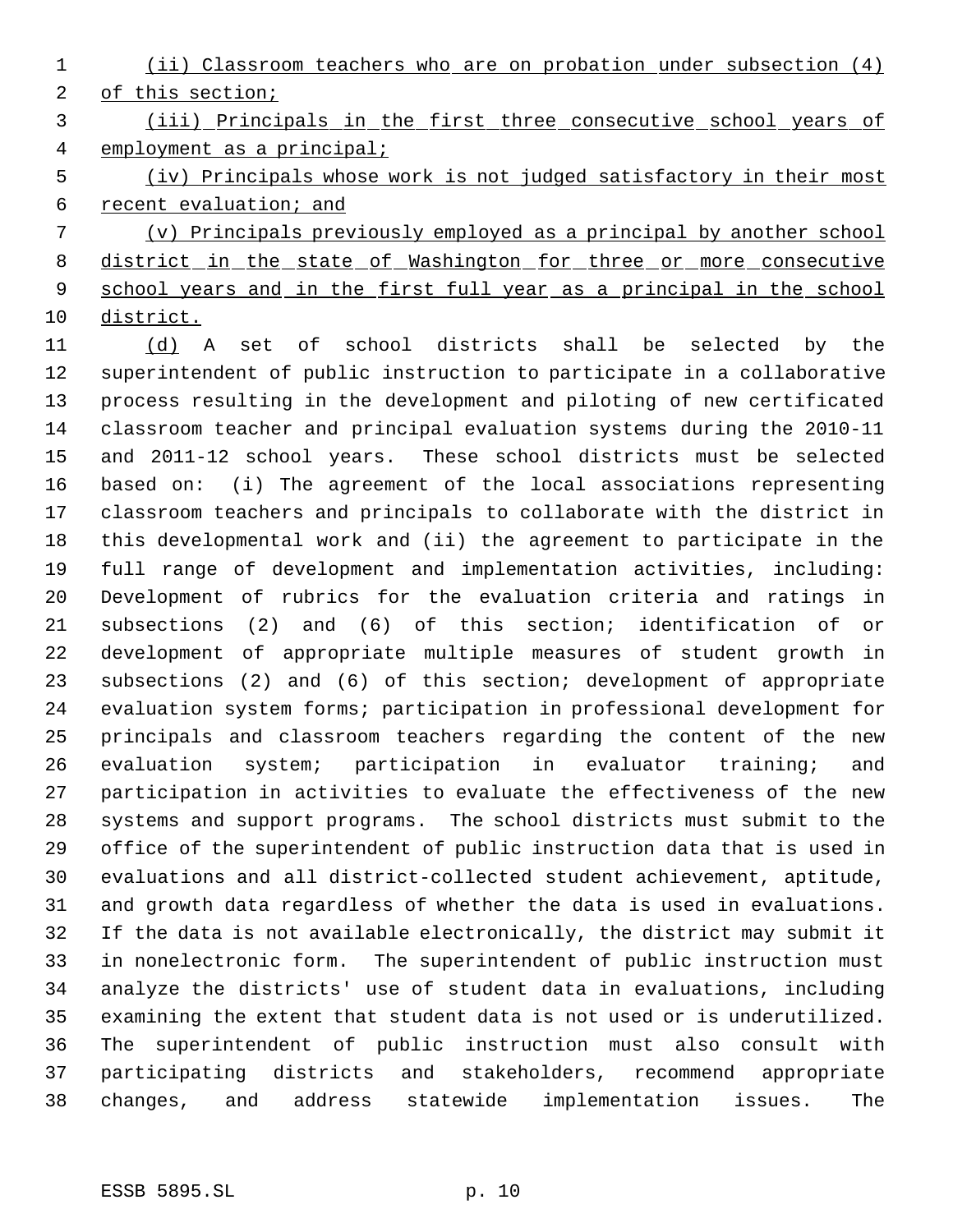superintendent of public instruction shall report evaluation system implementation status, evaluation data, and recommendations to appropriate committees of the legislature and governor by July 1, 2011, and at the conclusion of the development phase by July 1, 2012. In the July 1, 2011, report, the superintendent shall include recommendations for whether a single statewide evaluation model should be adopted, whether modified versions developed by school districts should be subject to state approval, and what the criteria would be for determining if a school district's evaluation model meets or exceeds a statewide model. The report shall also identify challenges posed by requiring a state approval process.

 (e)(i) The steering committee in subsection (7)(a) of this section 13 and the pilot school districts in subsection (7)(d) of this section shall continue to examine implementation issues and refine tools for 15 the new certificated classroom teacher evaluation system in subsection 16 (2) of this section and the new principal evaluation system in 17 subsection (6) of this section during the 2013-14 through 2015-16 implementation phase.

(ii) Particular attention shall be given to the following issues:

 (A) Developing a report for the legislature and governor, due by December 1, 2013, of best practices and recommendations regarding how teacher and principal evaluations and other appropriate elements shall 23 inform school district human resource and personnel practices. The legislature and governor are provided the opportunity to review the report and recommendations during the 2014 legislative session;

 (B) Taking the new teacher and principal evaluation systems to 27 scale and the use of best practices for statewide implementation;

 (C) Providing guidance regarding the use of student growth data to assure it is used responsibly and with integrity;

30 (D) Refining evaluation system management tools, professional development programs, and evaluator training programs with an emphasis on developing rater reliability;

 (E) Reviewing emerging research regarding teacher and principal evaluation systems and the development and implementation of evaluation 35 systems in other states;

 (F) Reviewing the impact that variable demographic characteristics 37 of students and schools have on the objectivity, reliability, validity, and availability of student growth data; and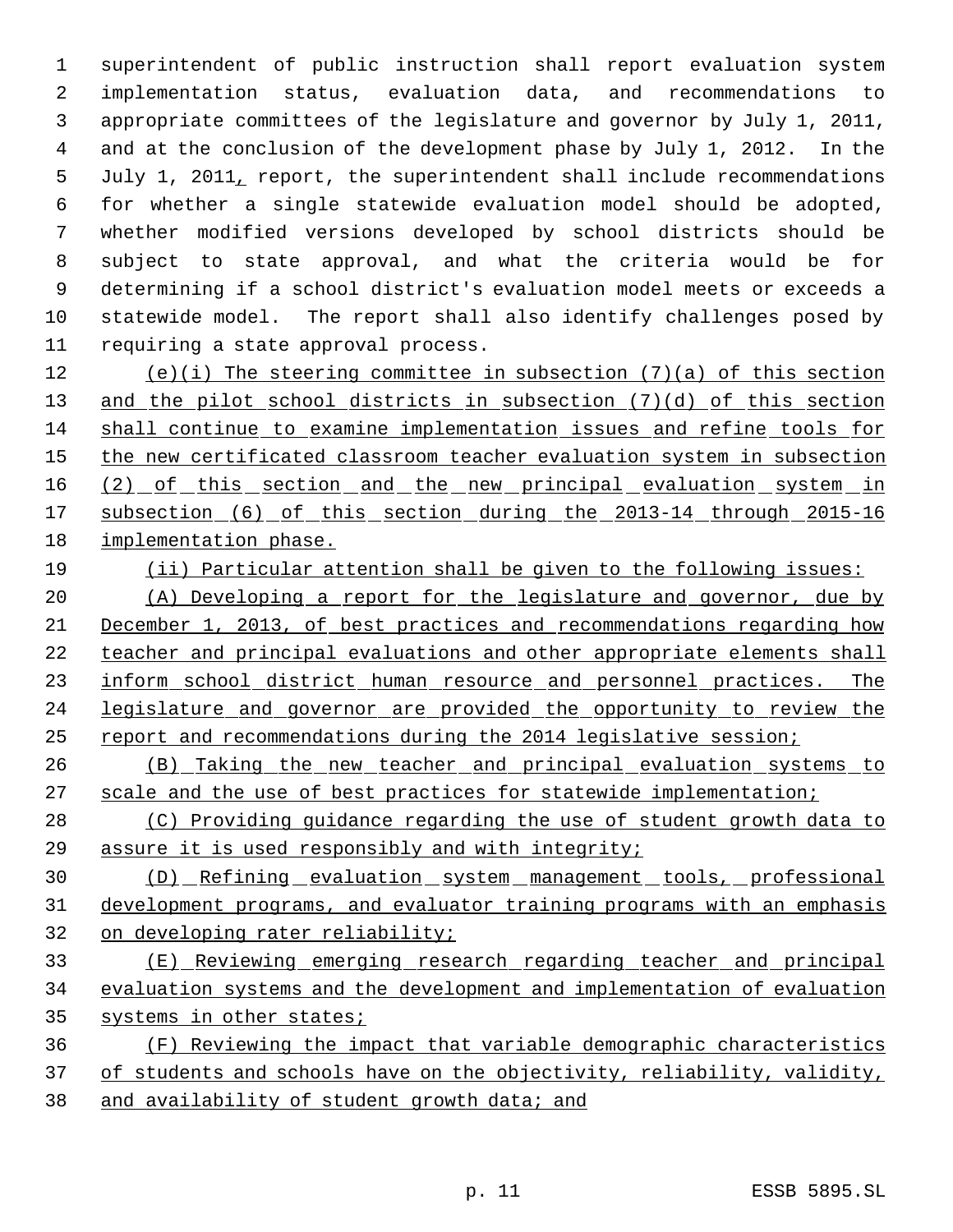(G) Developing recommendations regarding how teacher evaluations could inform state policies regarding the criteria for a teacher to obtain continuing contract status under RCW 28A.405.210. In developing these recommendations the experiences of school districts and teachers 5 during the evaluation transition phase must be considered. Recommendations must be reported by July 1, 2016, to the legislature and the governor.

 (iii) To support the tasks in (e)(ii) of this subsection, the 9 superintendent of public instruction may contract with an independent research organization with expertise in educator evaluations and knowledge of the revised evaluation systems being implemented under this section.

 (iv) The superintendent of public instruction shall monitor the statewide implementation of revised teacher and principal evaluation systems using data reported under RCW 28A.150.230 as well as periodic 16 input from focus groups of administrators, principals, and teachers.

 (v) The superintendent of public instruction shall submit reports detailing findings, emergent issues or trends, recommendations from the steering committee, and pilot school districts, and other 20 recommendations, to enhance implementation and continuous improvement of the revised evaluation systems to appropriate committees of the legislature and the governor beginning July 1, 2013, and each July 1st 23 thereafter for each year of the school district implementation transition period concluding with a report on December 1, 2016.

 (8)(a) Beginning with the 2015-16 school year, evaluation results for certificated classroom teachers and principals must be used as one of multiple factors in making human resource and personnel decisions. 28 Human resource decisions include, but are not limited to: Staff assignment, including the consideration of an agreement to an assignment by an appropriate teacher, principal, and superintendent; and reduction in force. Nothing in this section limits the ability to collectively bargain how the multiple factors shall be used in making 33 human resource or personnel decisions, with the exception that evaluation results must be a factor.

 (b) The office of the superintendent of public instruction must report to the legislature and the governor regarding the school district implementation of the provisions of (a) of this subsection by 38 December 1, 2017.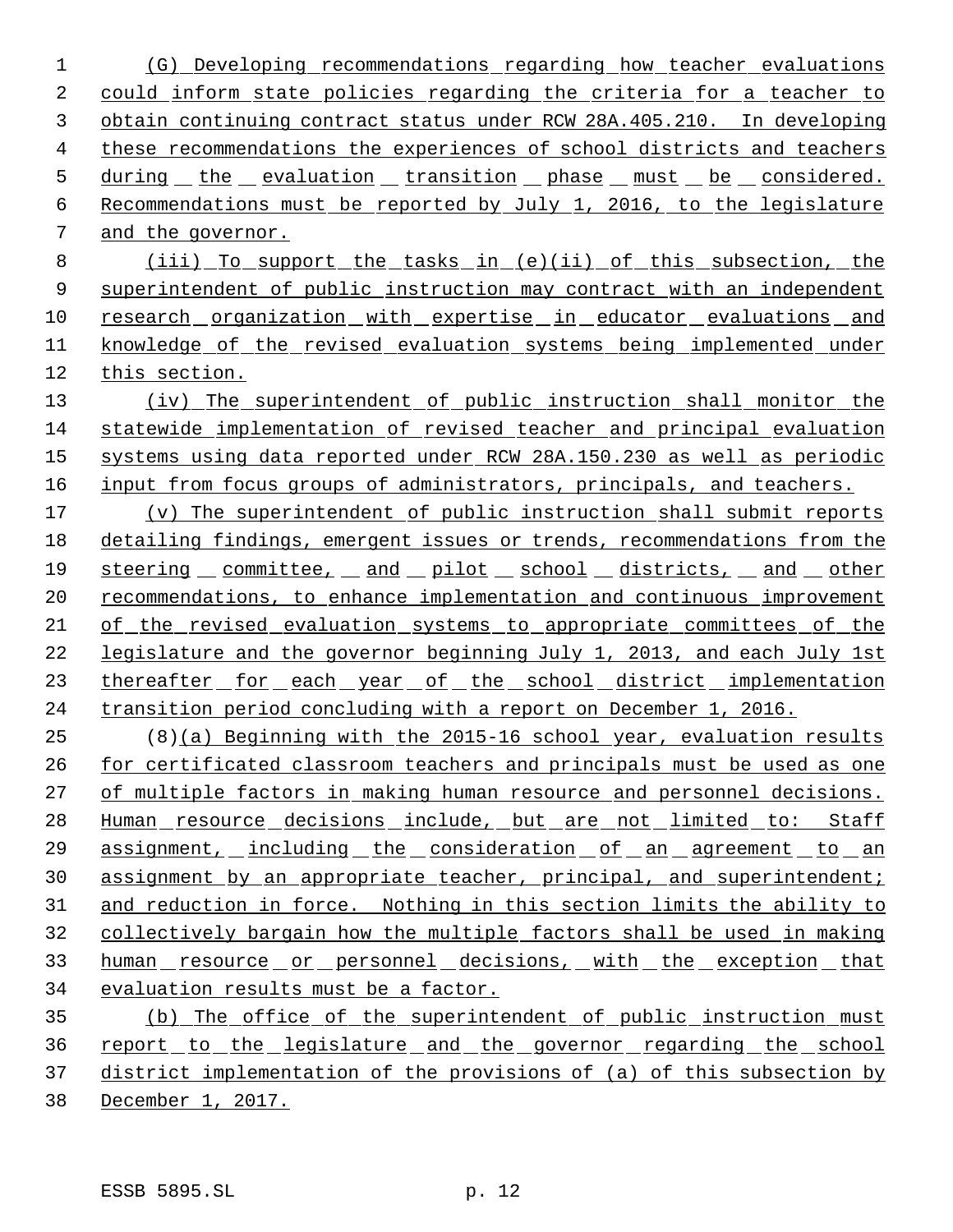(9) Each certificated classroom teacher and certificated support personnel shall have the opportunity for confidential conferences with his or her immediate supervisor on no less than two occasions in each school year. Such confidential conference shall have as its sole purpose the aiding of the administrator in his or her assessment of the employee's professional performance.

 $((+9))$  (10) The failure of any evaluator to evaluate or supervise or cause the evaluation or supervision of certificated classroom teachers and certificated support personnel or administrators in accordance with this section, as now or hereafter amended, when it is his or her specific assigned or delegated responsibility to do so, shall be sufficient cause for the nonrenewal of any such evaluator's contract under RCW 28A.405.210, or the discharge of such evaluator under RCW 28A.405.300.

 $((+10))$  (11) After a certificated classroom teacher or certificated support personnel has four years of satisfactory 17 evaluations under subsection (1) of this section ((or has received one 18 of the two top ratings for four years under subsection (2) of this 19 section)), a school district may use a short form of evaluation, a locally bargained evaluation emphasizing professional growth, an evaluation under subsection (1) or (2) of this section, or any combination thereof. The short form of evaluation shall include either a thirty minute observation during the school year with a written summary or a final annual written evaluation based on the criteria in subsection (1) or (2) of this section and based on at least two observation periods during the school year totaling at least sixty minutes without a written summary of such observations being prepared. A locally bargained short-form evaluation emphasizing professional growth must provide that the professional growth activity conducted by the certificated classroom teacher be specifically linked to one or more of the certificated classroom teacher evaluation criteria. However, the evaluation process set forth in subsection (1) or (2) of this section shall be followed at least once every three years unless this time is extended by a local school district under the bargaining process set forth in chapter 41.59 RCW. The employee or evaluator may require that the evaluation process set forth in subsection (1) or (2) of this section be conducted in any given school year. No evaluation other than the evaluation authorized under subsection (1) or (2) of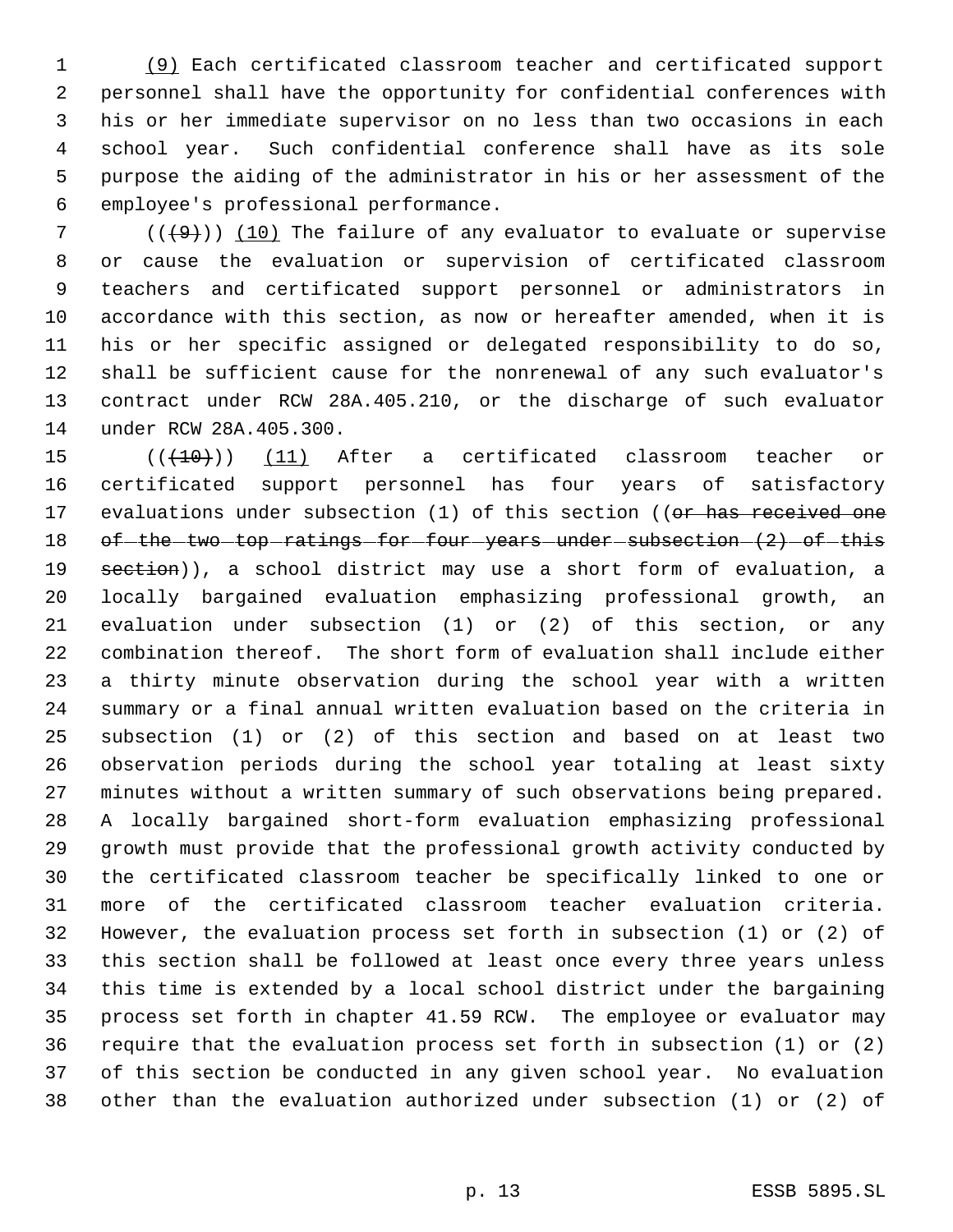this section may be used as a basis for determining that an employee's work is not satisfactory under subsection (1) or (2) of this section or as probable cause for the nonrenewal of an employee's contract under RCW 28A.405.210 unless an evaluation process developed under chapter 5 41.59 RCW determines otherwise. The provisions of this subsection apply to certificated classroom teachers only until the teacher has been transitioned to the revised evaluation system pursuant to the district implementation schedule adopted under subsection (7)(c) of this section. (12) All certificated classroom teachers and principals who have been transitioned to the revised evaluation systems pursuant to the 12 district implementation schedule adopted under subsection (7)(c) of this section must receive annual performance evaluations as provided in this subsection: 15 (a) All classroom teachers and principals shall receive a 16 comprehensive summative evaluation at least once every four years. A 17 comprehensive summative evaluation assesses all eight evaluation criteria and all criteria contribute to the comprehensive summative evaluation performance rating. (b) The following categories of classroom teachers and principals shall receive an annual comprehensive summative evaluation: (i) Classroom teachers who are provisional employees under RCW 28A.405.220; 24 (ii) Principals in the first three consecutive school years of employment as a principal; (iii) Principals previously employed as a principal by another 27 school district in the state of Washington for three or more 28 consecutive school years and in the first full year as a principal in the school district; and 30 (iv) Any classroom teacher or principal who received a comprehensive summative evaluation performance rating of level 1 or level 2 in the previous school year.

 (c)(i) In the years when a comprehensive summative evaluation is 34 not required, classroom teachers and principals who received a comprehensive summative evaluation performance rating of level 3 or above in the previous school year are required to complete a focused evaluation. A focused evaluation includes an assessment of one of the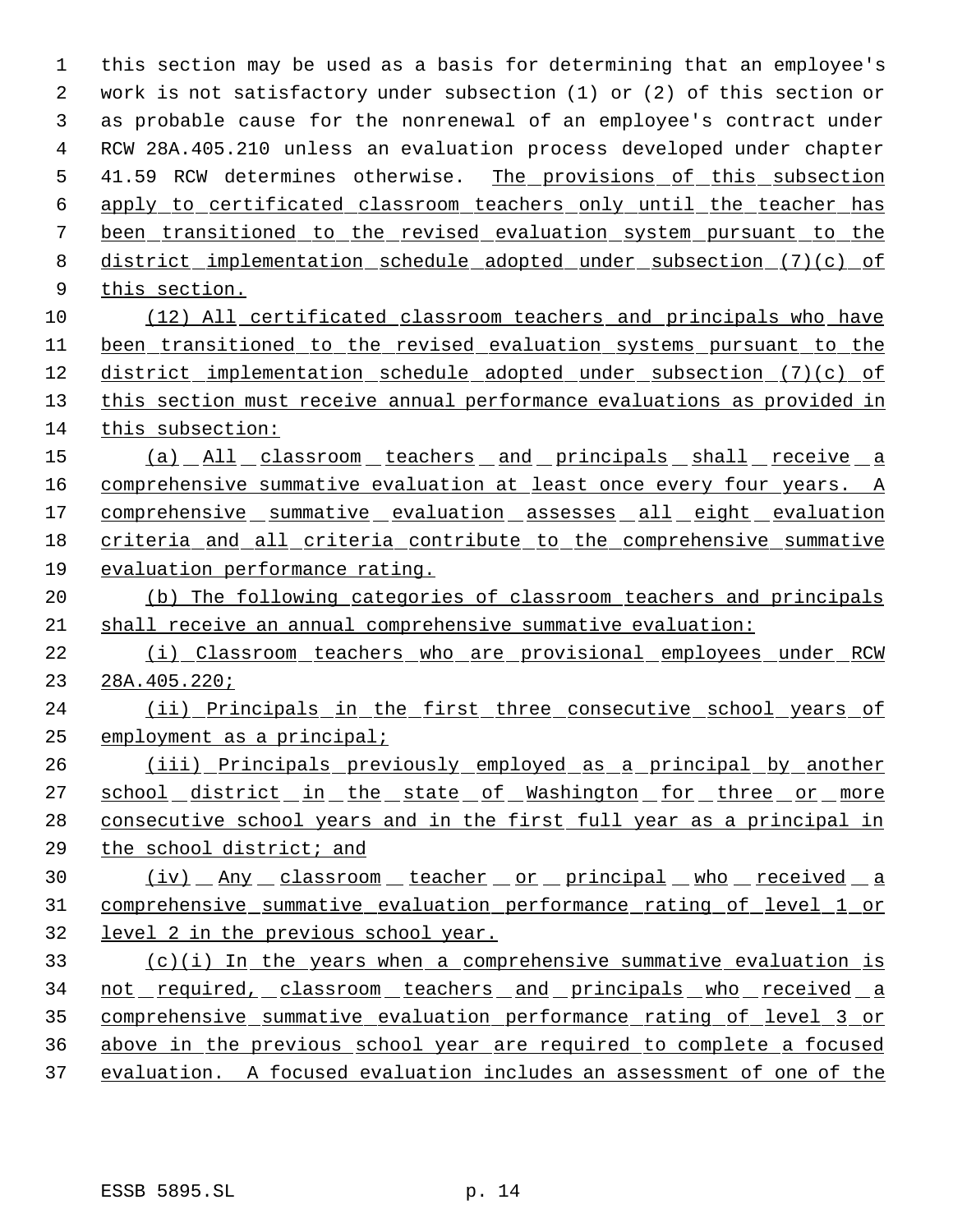1 eight criteria selected for a performance rating plus professional growth activities specifically linked to the selected criteria.

 (ii) The selected criteria must be approved by the teacher's or 4 principal's evaluator and may have been identified in a previous 5 comprehensive summative evaluation as benefiting from additional attention. A group of teachers may focus on the same evaluation 7 criteria and share professional growth activities. A group of principals may focus on the same evaluation criteria and share professional growth activities.

10 (iii) The evaluator must assign a comprehensive summative evaluation performance rating for the focused evaluation using the methodology adopted by the superintendent of public instruction for the 13 instructional or leadership framework being used.

 (iv) A teacher or principal may be transferred from a focused 15 evaluation to a comprehensive summative evaluation at the request of 16 the teacher or principal, or at the direction of the teacher's or principal's evaluator.

 (v) Due to the importance of instructional leadership and assuring rater agreement among evaluators, particularly those evaluating teacher performance, school districts are encouraged to conduct comprehensive summative evaluations of principal performance on an annual basis.

22 (vi) A classroom teacher or principal may apply the focused 23 evaluation professional growth activities toward the professional growth plan for professional certificate renewal as required by the professional educator standards board.

26 (13) Each school district is encouraged to acknowledge and recognize classroom teachers and principals who have attained level 4 - distinguished performance ratings.

 **Sec. 2.** RCW 28A.405.120 and 1995 c 335 s 401 are each amended to read as follows:

 (1) School districts shall require each administrator, each principal, or other supervisory personnel who has responsibility for 33 evaluating classroom teachers or principals to have training in evaluation procedures.

 (2) Before school district implementation of the revised evaluation systems required under RCW 28A.405.100, principals and administrators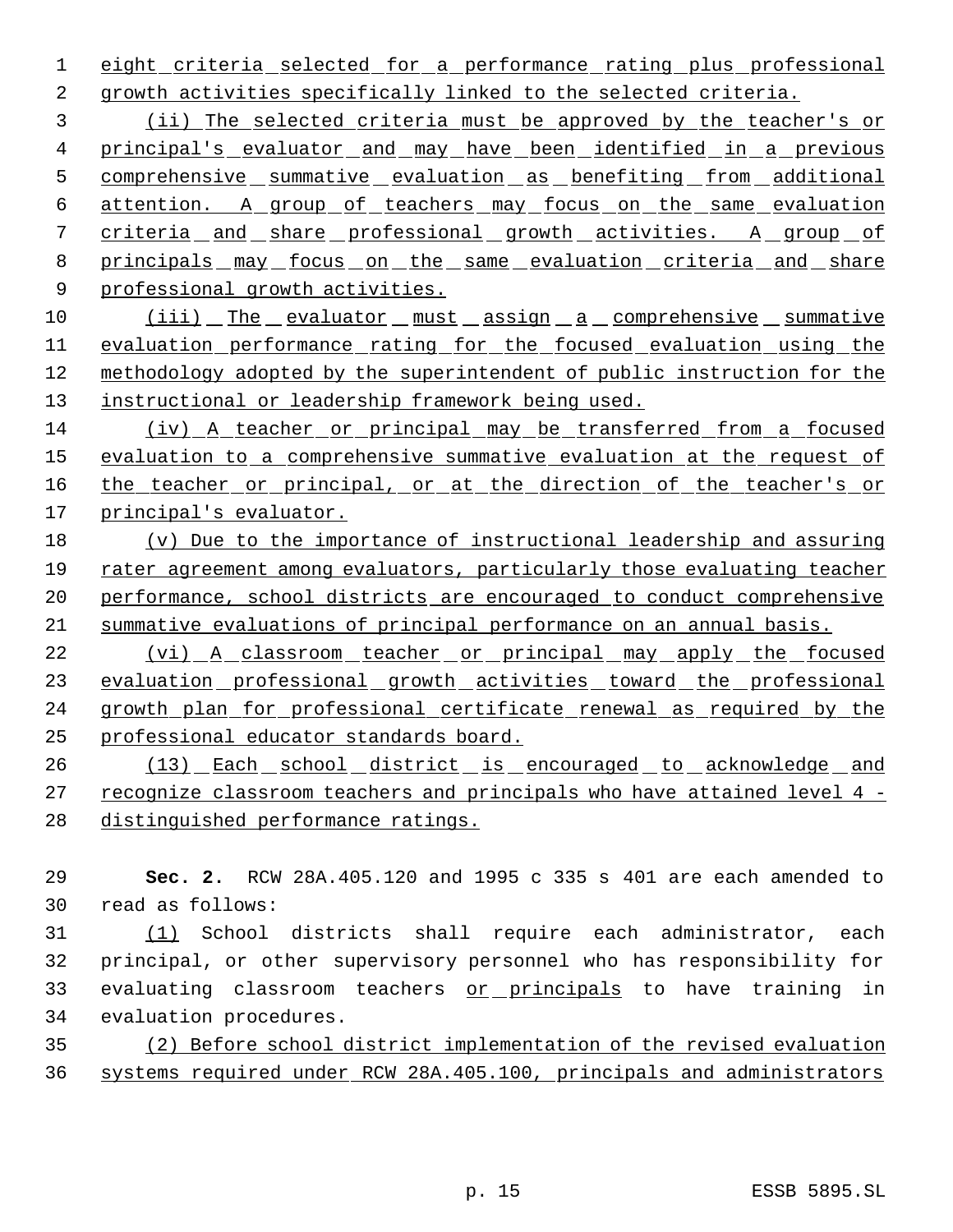1 who have evaluation responsibilities must engage in professional

2 development designed to implement the revised systems and maximize rater agreement.

 **Sec. 3.** RCW 28A.405.130 and 1985 c 420 s 4 are each amended to read as follows:

 (1) No administrator, principal, or other supervisory personnel may evaluate a teacher without having received training in evaluation procedures.

9 (2) Before evaluating classroom teachers using the evaluation systems required under RCW 28A.405.100, principals and administrators 11 must engage in professional development designed to implement the 12 revised systems and maximize rater agreement.

 NEW SECTION. **Sec. 4.** A new section is added to chapter 28A.410 RCW to read as follows:

15 (1)(a) After August 31, 2013, candidates for a residency principal certificate must have demonstrated knowledge of teacher evaluation research and Washington's evaluation requirements and successfully completed opportunities to practice teacher evaluation skills.

 (b) At a minimum, principal preparation programs must address the following knowledge and skills related to evaluations:

 (i) Examination of Washington teacher and principal evaluation criteria, and four-tiered performance rating system, and the preferred instructional and leadership frameworks used to describe the evaluation criteria;

(ii) Classroom observations;

 (iii) The use of student growth data and multiple measures of performance;

(iv) Evaluation conferencing;

 (v) Development of classroom teacher and principal support plans resulting from an evaluation; and

 (vi) Use of an online tool to manage the collection of observation notes, teacher and principal-submitted materials, and other information related to the conduct of the evaluation.

 (2) Beginning September 1, 2016, the professional educator standards board shall incorporate in-service training or continuing education on the revised teacher and principal evaluation systems under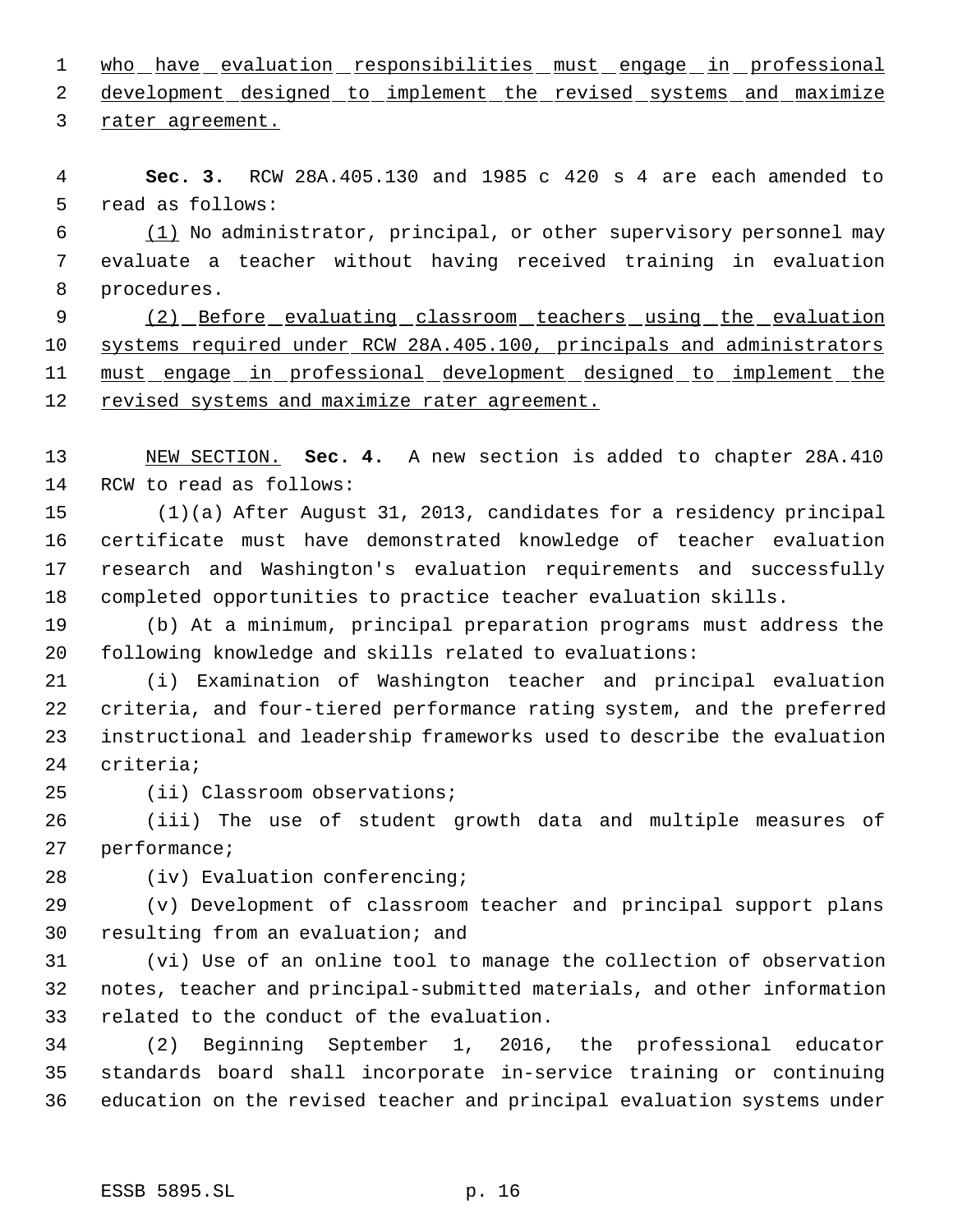RCW 28A.405.100 as a requirement for renewal of continuing or professional level certificates, including requiring knowledge and competencies in teacher and principal evaluation systems as an aspect of professional growth plans used for certificate renewal.

 NEW SECTION. **Sec. 5.** A new section is added to chapter 28A.405 RCW to read as follows:

 (1) Subject to funds appropriated for this purpose, the office of the superintendent of public instruction must develop and make available a professional development program to support the implementation of the evaluation systems required by RCW 28A.405.100. The program components may be organized into professional development modules for principals, administrators, and teachers. The professional development program shall include a comprehensive online training package.

 (2) The training program must include, but not be limited to, the following topics:

 (a) Introduction of the evaluation criteria for teachers and principals and the four-level rating system;

(b) Orientation to and use of instructional frameworks;

(c) Orientation to and use of the leadership frameworks;

 (d) Best practices in developing and using data in the evaluation systems, including multiple measures, student growth data, classroom 23 observations, and other measures and evidence;

(e) Strategies for achieving maximum rater agreement;

 (f) Evaluator feedback protocols in the evaluation systems; (g) Examples of high quality teaching and leadership; and

 (h) Methods to link the evaluation process to ongoing educator professional development.

 (3) To the maximum extent feasible, the professional development program must incorporate or adapt existing online training or curriculum, including securing materials or curriculum under contract or purchase agreements within available funds. Multiple modes of instruction should be incorporated including videos of classroom teaching, participatory exercises, and other engaging combinations of online audio, video, and print presentation.

 (4) The professional development program must be developed in modules that allow: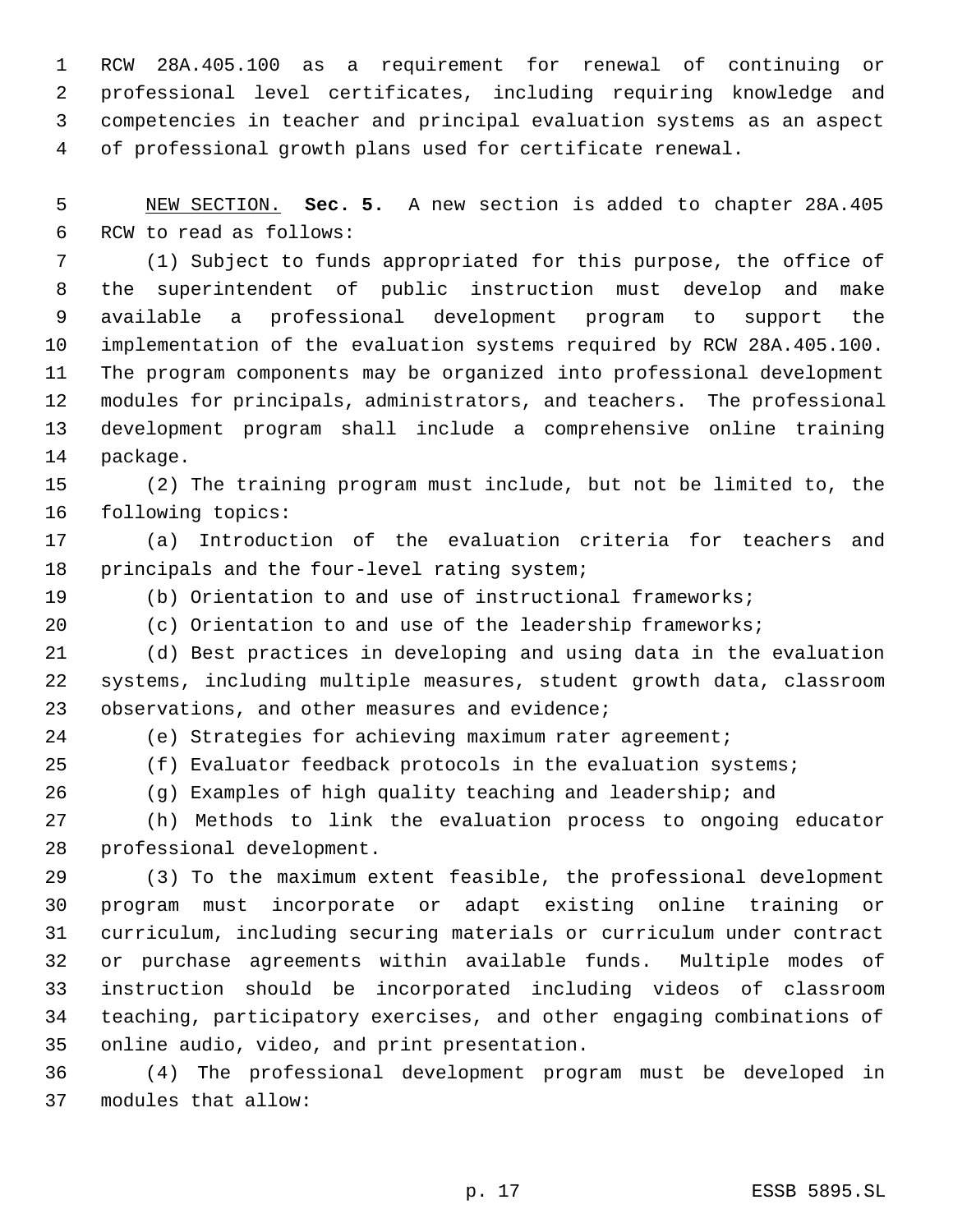(a) Access to material over a reasonable number of training sessions;

(b) Delivery in person or online; and

(c) Use in a self-directed manner.

 (5) The office of the superintendent of public instruction must maintain a web site that includes the online professional development materials along with sample evaluation forms and templates, links to relevant research on evaluation and on high quality teaching and leadership, samples of contract and collective bargaining language on key topics, examples of multiple measures of teacher and principal performance, suggestions for data to measure student growth, and other tools that will assist school districts in implementing the revised evaluation systems.

 (6) The office of the superintendent of public instruction must identify the number of in-service training hours associated with each professional development module and develop a way for users to document their completion of the training. Documented completion of the training under this section is considered approved in-service training for the purposes of RCW 28A.415.020.

 (7) The office of the superintendent of public instruction shall periodically update the modules to reflect new topics and research on performance evaluation so that the training serves as an ongoing source of continuing education and professional development.

 (8) The office of the superintendent of public instruction shall work with the educational service districts to provide clearinghouse services for the identification and publication of professional development opportunities for teachers and principals that align with performance evaluation criteria.

 **Sec. 6.** RCW 28A.415.023 and 2011 1st sp.s. c 18 s 6 are each amended to read as follows:

 (1) Credits earned by certificated instructional staff after September 1, 1995, shall be eligible for application to the salary schedule developed by the legislative evaluation and accountability program committee only if the course content:

 (a) Is consistent with a school-based plan for mastery of student learning goals as referenced in RCW 28A.655.110, the annual school 37 performance report, for the school in which the individual is assigned;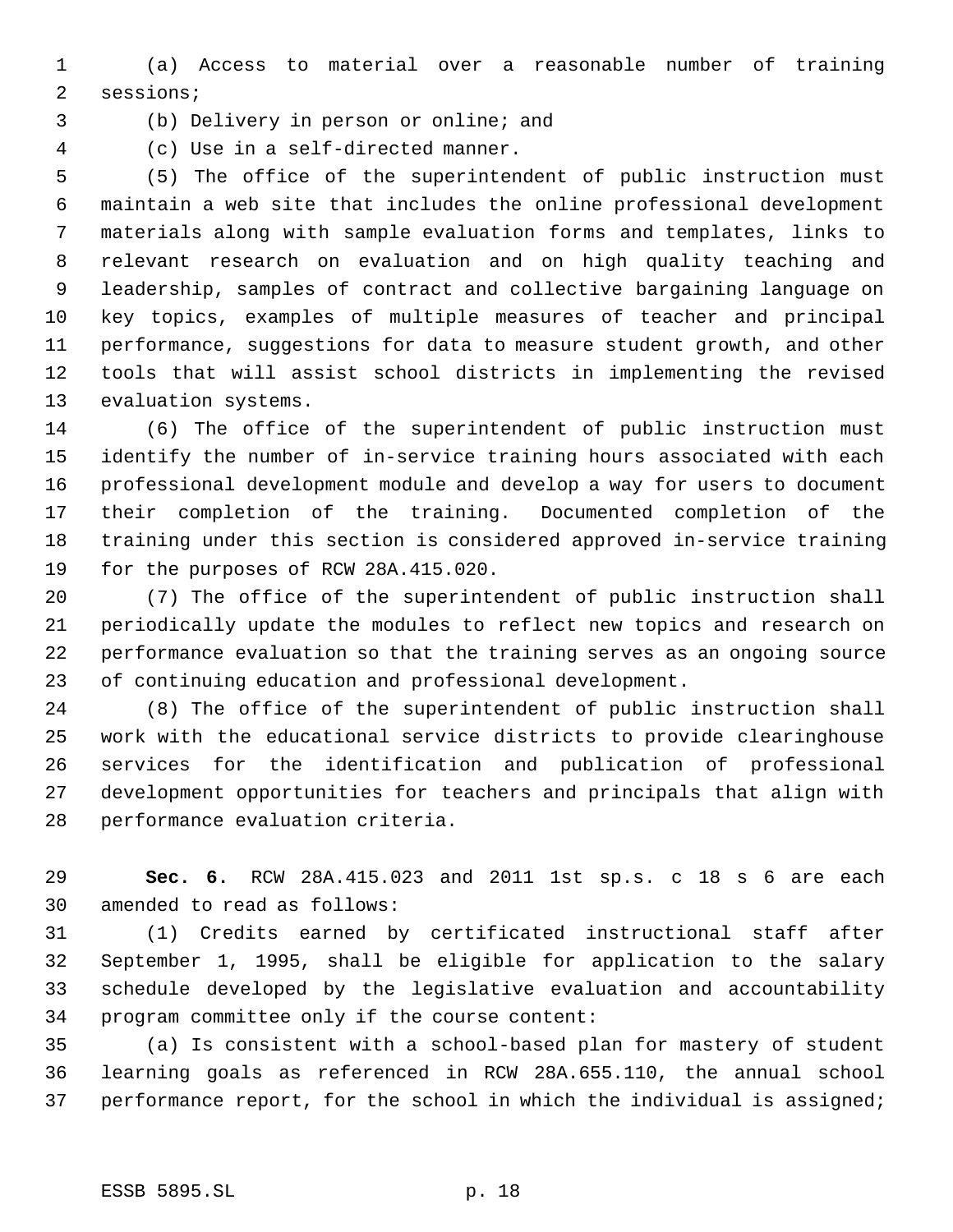(b) Pertains to the individual's current assignment or expected assignment for the subsequent school year;

 (c) Is necessary to obtain an endorsement as prescribed by the Washington professional educator standards board;

 (d) Is specifically required to obtain advanced levels of certification;

 (e) Is included in a college or university degree program that pertains to the individual's current assignment, or potential future 9 assignment, as a certified instructional staff;  $((\theta \cdot \mathbf{r}))$ 

 (f) Addresses research-based assessment and instructional strategies for students with dyslexia, dysgraphia, and language disabilities when addressing learning goal one under RCW 28A.150.210, as applicable and appropriate for individual certificated instructional staff; or

 (g) Pertains to the revised teacher evaluation system under RCW 28A.405.100, including the professional development training provided 17 in section 5 of this act.

 (2) For the purpose of this section, "credits" mean college quarter hour credits and equivalent credits for approved in-service, approved continuing education, or approved internship hours computed in accordance with RCW 28A.415.020.

 (3) The superintendent of public instruction shall adopt rules and standards consistent with the limits established by this section for certificated instructional staff.

 (4) For the 2011-12 and 2012-13 school years, application of credits or credit equivalents earned under this section after October 1, 2010, to the salary schedule developed by the legislative evaluation and accountability program committee is subject to any conditions or limitations contained in the omnibus operating appropriations act.

 **Sec. 7.** RCW 28A.405.220 and 2010 c 235 s 203 are each amended to read as follows:

 (1) Notwithstanding the provisions of RCW 28A.405.210, every person employed by a school district in a teaching or other nonsupervisory certificated position shall be subject to nonrenewal of employment contract as provided in this section during the first three years of employment by such district, unless: (a) The employee has previously completed at least two years of certificated employment in another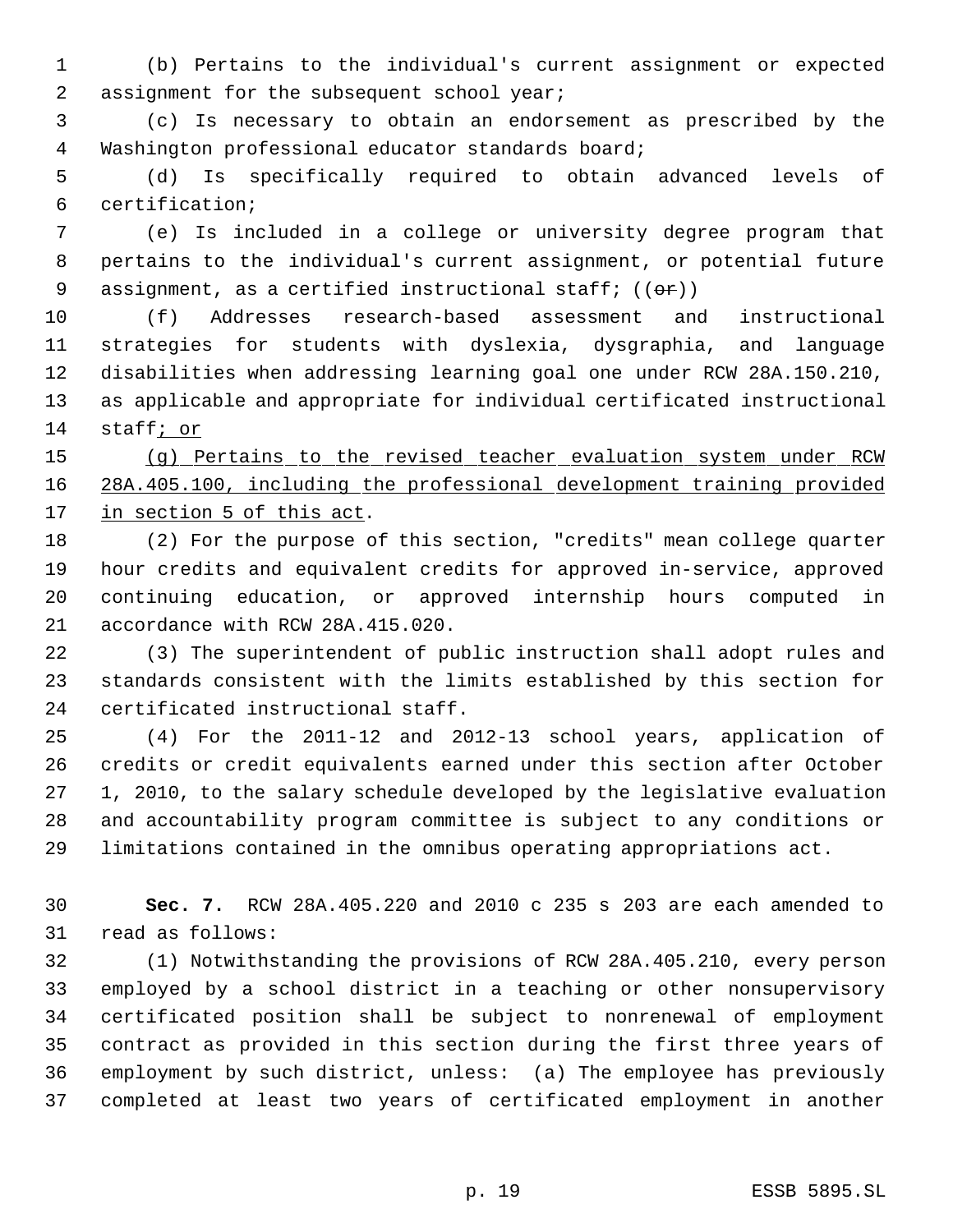school district in the state of Washington, in which case the employee shall be subject to nonrenewal of employment contract pursuant to this section during the first year of employment with the new district; or (b) the employee has received an evaluation rating below level 2 on the four-level rating system established under RCW 28A.405.100 during the third year of employment, in which case the employee shall remain subject to the nonrenewal of the employment contract until the employee 8 receives a level 2 rating; or (c) the school district superintendent may make a determination to remove an employee from provisional status if the employee has received one of the top two evaluation ratings during the second year of employment by the district. Employees as defined in this section shall hereinafter be referred to as "provisional employees."

 (2) In the event the superintendent of the school district determines that the employment contract of any provisional employee should not be renewed by the district for the next ensuing term such provisional employee shall be notified thereof in writing on or before May 15th preceding the commencement of such school term, or if the omnibus appropriations act has not passed the legislature by May 15th, then notification shall be no later than June 15th, which notification shall state the reason or reasons for such determination. Such notice shall be served upon the provisional employee personally, or by certified or registered mail, or by leaving a copy of the notice at the place of his or her usual abode with some person of suitable age and discretion then resident therein. The determination of the superintendent shall be subject to the evaluation requirements of RCW 28A.405.100.

 (3) Every such provisional employee so notified, at his or her request made in writing and filed with the superintendent of the district within ten days after receiving such notice, shall be given the opportunity to meet informally with the superintendent for the purpose of requesting the superintendent to reconsider his or her decision. Such meeting shall be held no later than ten days following the receipt of such request, and the provisional employee shall be given written notice of the date, time and place of meeting at least three days prior thereto. At such meeting the provisional employee shall be given the opportunity to refute any facts upon which the